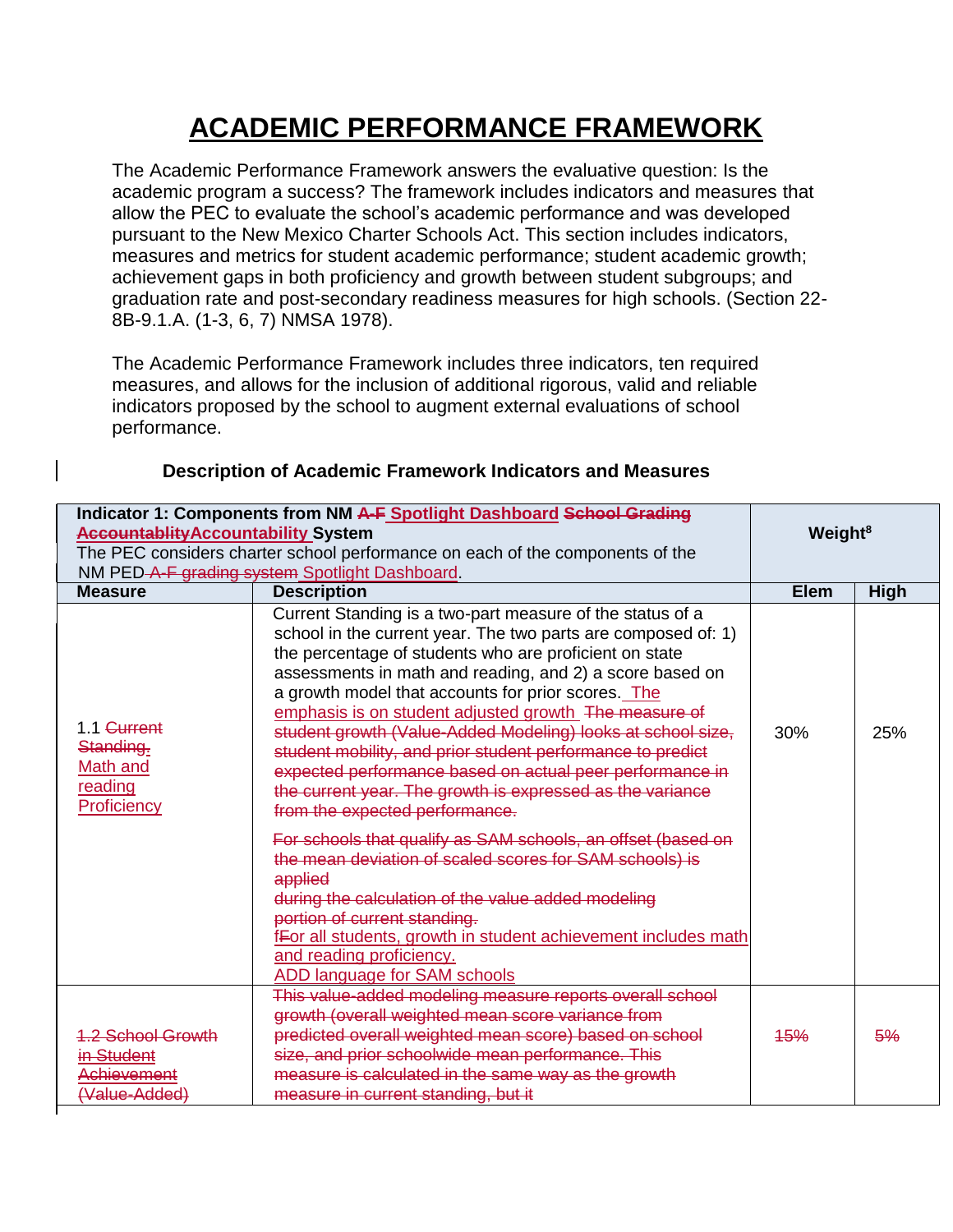|                                                                                                                                                                                                                                                   | calculated at the school level instead of the student level.                                                                                                                                                                                                                                                                                                                                                                                                                                                                                            |            |                                                         |
|---------------------------------------------------------------------------------------------------------------------------------------------------------------------------------------------------------------------------------------------------|---------------------------------------------------------------------------------------------------------------------------------------------------------------------------------------------------------------------------------------------------------------------------------------------------------------------------------------------------------------------------------------------------------------------------------------------------------------------------------------------------------------------------------------------------------|------------|---------------------------------------------------------|
|                                                                                                                                                                                                                                                   | Student adjusted growth includes equitable educational<br>achievement in math and reading proficiency, English<br>language proficiency and science proficiency, and conditions<br>for learning (for elementary and middle school students)                                                                                                                                                                                                                                                                                                              |            |                                                         |
|                                                                                                                                                                                                                                                   | Student adjusted growth includes equitable educational<br>achievement math and reading proficiency. English language<br>proficiency and science proficiency and growth in graduation<br>rates (for high school students)                                                                                                                                                                                                                                                                                                                                |            |                                                         |
| 1.3 English Language<br>Proficiency                                                                                                                                                                                                               | <b>English language proficiency is measured by the WIDA</b><br><b>ACCESS</b> assessment given annually to students identified as<br><b>English Learners.</b>                                                                                                                                                                                                                                                                                                                                                                                            | <u>10%</u> | <u>5%</u>                                               |
| 1.4 Science Proficiency                                                                                                                                                                                                                           | Sscience proficiency-                                                                                                                                                                                                                                                                                                                                                                                                                                                                                                                                   | 5%         | 5%                                                      |
| 1.53 Growth of<br>Highestr-Performing<br>Students (Highest<br>Quartile) Q43)                                                                                                                                                                      | These growth value added modeling measures are<br>calculated in the same way as the growth measure in<br>current standing $(1.1)_{17}$ but are calculated separately for<br>two-three student subgroups. The two-three student                                                                                                                                                                                                                                                                                                                          | 5%         | 5%                                                      |
| 1.6 Growth of Middle<br>performing students<br>(Middle QuartilesQ<br>$2 - 3$                                                                                                                                                                      | subgroups are the lowest-performing students (lower 25%)<br>of students, the middle-performing students (50%) and the<br>higher-performing students (top 75%).                                                                                                                                                                                                                                                                                                                                                                                          | 10%        | <u>10%</u>                                              |
| 1.74 Growth of<br>Lowest-Performing<br>Students (Lowest<br>Quartile <sub>Q4</sub> )                                                                                                                                                               |                                                                                                                                                                                                                                                                                                                                                                                                                                                                                                                                                         | 25%        | <b>15%</b>                                              |
| <b>1.5 Graduation</b><br>$(4,5,1.8$ Graduation<br><b>Rate</b>                                                                                                                                                                                     | The graduation measure includes 4-year, 5-year, and 6-year<br>cohort graduation rates and improvement in the 4-year<br>graduation rate.                                                                                                                                                                                                                                                                                                                                                                                                                 | N/A        | 10%<br><u>5% for 4</u><br>year,                         |
| <sup>8</sup> For any school that is<br>eligible to have additional<br>weighting allocated to<br>Indicator 3: School-<br>Specific Goals, the<br>weight of all other<br>indicators will be<br>decreased by an equal<br>amount. and 6-year<br>rates; | Graduation rates are one-year lagged. Meaning, rates that<br>are published in the school report are for the cohort that<br>graduated by August 1 of the prior year. Students are<br>expected to graduate in four years, however rates are<br>calculated for 5- and 6- year graduates. Calculation of 4-<br>year, 5-year, and 6-year cohort graduation rates uses the<br>Shared Accountability method, which gives each school in<br>which the student was enrolled in high school proportional<br>credit for their timely or lack of timely graduation. |            | <u>3% for 5</u><br>year,<br>and $2%$<br>for $6$<br>year |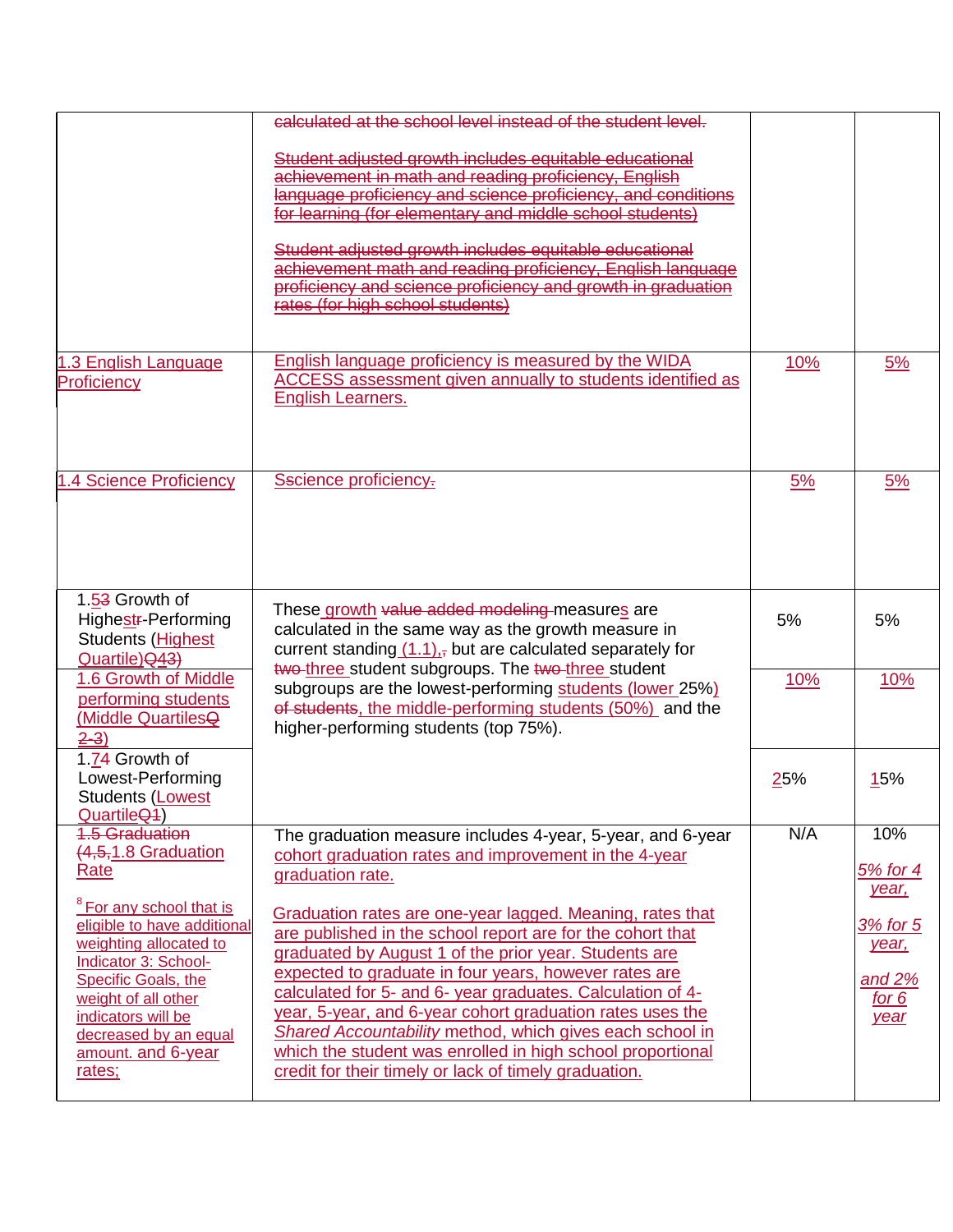<span id="page-2-0"></span>

|                                     | Improvement in the 4-year graduation rate is based on the      |  |
|-------------------------------------|----------------------------------------------------------------|--|
|                                     | slope of the 4-year graduation rates for the past three years. |  |
|                                     | For schools that have a 4-year graduation rate that is over    |  |
|                                     | 90%, all points are awarded for graduation growth.             |  |
|                                     |                                                                |  |
|                                     | For schools that qualify as SAM schools, an auxiliary          |  |
|                                     | graduation rate is computed using a senior completer method    |  |
|                                     | which includes only 12th grade students who are not members    |  |
|                                     | of the 4-year cohort. The denominator is comprised of the      |  |
|                                     | count of 12th graders in the first enrollment snapshot (40D).  |  |
|                                     | The numerator is derived from the count of all non-cohort      |  |
|                                     | students who graduated by the end of the year (EOY             |  |
|                                     | snapshot). Using this method, schools receive feedback on      |  |
|                                     | their success in graduating returning dropouts and adults      |  |
|                                     | whose cohort has long since aged from the system.              |  |
|                                     |                                                                |  |
|                                     |                                                                |  |
| <sup>8</sup> For any school that is | cohort graduation rates and improvement in the 4-year          |  |
| eligible to have additional         | graduation rate.                                               |  |
| weighting allocated to              |                                                                |  |
| Indicator 3: School-                | Graduation rates are one-year lagged. That is,                 |  |
| <b>Specific Goals, the weight</b>   | the Meaning, rates that are published in the school            |  |
| of all other indicators will        | grade report are for the cohort that graduated by              |  |
| be decreased by an equal            | August 1 of the prior year. Students are expected to           |  |
| amount. and 6-year                  | graduate in four years, however rates are calculated for       |  |
| rates; value added)                 | 5- and 6- year graduates. Calculation of 4-year, 5-year,       |  |
|                                     | and 6-year cohort graduation rates uses the Shared             |  |
|                                     | Accountability method, which gives each school in              |  |
|                                     | which the student was enrolled in high school                  |  |
|                                     |                                                                |  |
|                                     | proportional credit for their timely or lack of timely         |  |
|                                     | graduation.                                                    |  |
|                                     |                                                                |  |
|                                     | Improvement in the 4-year graduation rate is based on          |  |
|                                     | the slope of the 4-year graduation rates for the past          |  |
|                                     | three years. For schools that have a 4-year graduation         |  |
|                                     | rate that is over 90%, all points are awarded for              |  |
|                                     | graduation growth.                                             |  |
|                                     |                                                                |  |
|                                     | For schools that qualify as SAM schools, an auxiliary          |  |
|                                     | graduation rate is computed using a senior completer           |  |
|                                     | method which includes only 12th grade students who             |  |
|                                     | are not members of the 4-year cohort. The denominator          |  |
|                                     | is comprised of the count of 12th graders in the first         |  |
|                                     | enrollment snapshot (40D). The numerator is derived            |  |
|                                     | from the count of all non-cohort students who                  |  |
|                                     | graduated by the end of the year (EOY snapshot). Using         |  |
|                                     | this method, schools receive feedback on their success         |  |
|                                     |                                                                |  |
|                                     | in graduating returning dropouts and adults whose              |  |
|                                     | cohort has long                                                |  |
|                                     | since aged from the system.                                    |  |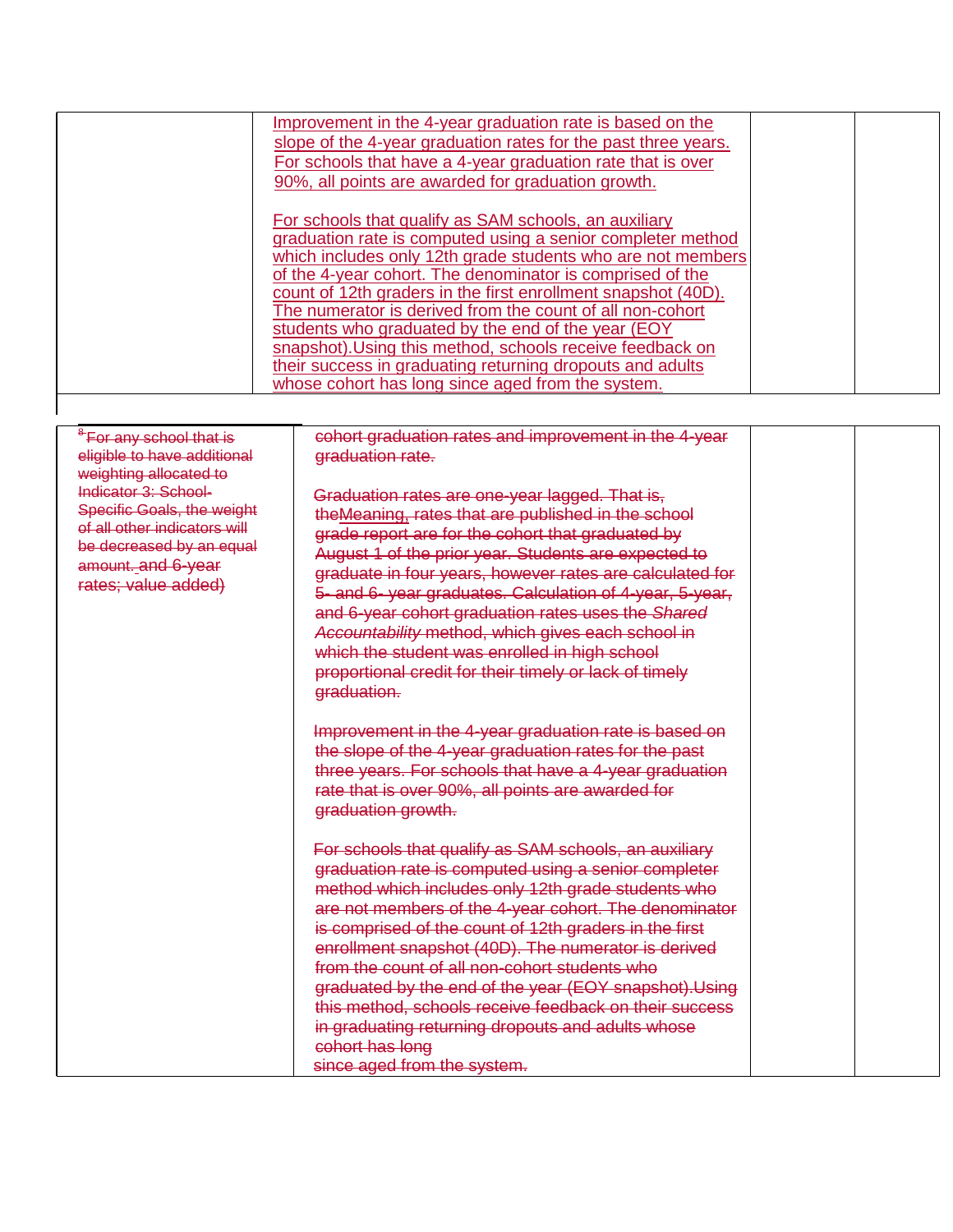| determined by the percentage of the prior year 4-year<br>graduation cohort members (this indicator is also are<br>one-year lagged) who show evidence of participating in<br>college or career preparation, along with the proportion<br>of those students meeting a benchmark. This indicator is<br>also calculated using the shared accountability model.<br>High school students are expected to participate in at<br>least one college or career readiness program: 1)<br>College entrance exams (Accuplacer, ACT, ACT<br>Aspire, Compass, PLAN, PSAT, SAT, or SAT Subject<br>Test) 2) Evidence that the student can pass a college-<br>level course (Advanced Placement, Dual Credit, or IB)<br>3) Eligibility for an industry-recognized certification<br>(Career Technical Education) Points are given<br>separately for students' participation and for their<br>success in achieving targets. | N/A                                                                                                                                                                                                                                                  | 10%       |
|-------------------------------------------------------------------------------------------------------------------------------------------------------------------------------------------------------------------------------------------------------------------------------------------------------------------------------------------------------------------------------------------------------------------------------------------------------------------------------------------------------------------------------------------------------------------------------------------------------------------------------------------------------------------------------------------------------------------------------------------------------------------------------------------------------------------------------------------------------------------------------------------------------|------------------------------------------------------------------------------------------------------------------------------------------------------------------------------------------------------------------------------------------------------|-----------|
|                                                                                                                                                                                                                                                                                                                                                                                                                                                                                                                                                                                                                                                                                                                                                                                                                                                                                                       |                                                                                                                                                                                                                                                      |           |
| Opportunity to Learn (OTL) represents the learning<br>environment schools provide. It is determined from<br>student attendance chronic absenteeism and annual<br>scores on a student or parent survey administered<br>annually. multicultural initiatives, and socio-emotional<br>learning opportunities offered by the school.                                                                                                                                                                                                                                                                                                                                                                                                                                                                                                                                                                       | 5%                                                                                                                                                                                                                                                   | 5%        |
| The expected chronic absenteeismattendance<br>rate is 95?????%. Schools that have<br>higherlower than ?? chronic absenteeism rate<br>can earn more than the total number of points<br>available. Chronic absenteeism is 10 days of<br>unexcused absences.                                                                                                                                                                                                                                                                                                                                                                                                                                                                                                                                                                                                                                             |                                                                                                                                                                                                                                                      |           |
| than a 95% attendance rate can earn more than<br>the total number of points available.                                                                                                                                                                                                                                                                                                                                                                                                                                                                                                                                                                                                                                                                                                                                                                                                                | <u>10%</u>                                                                                                                                                                                                                                           | <u>5%</u> |
| The <b>Educational Climate</b> survey measures the extent to<br>which classroom teachers demonstrate instructional<br>practices known to facilitate student learning. Students<br>answer survey questions on topics such as classroom<br>teaching and expectations of students. The survey<br>contains 10 questions with answers from 0 (Never) to 5<br>(Always) for a maximum score of 50. For students in<br>grades KN-2, a parent or family member completes the<br>survey. The expected average score is 45 points,<br>schools that earn more than 45 points can earn more                                                                                                                                                                                                                                                                                                                        |                                                                                                                                                                                                                                                      |           |
|                                                                                                                                                                                                                                                                                                                                                                                                                                                                                                                                                                                                                                                                                                                                                                                                                                                                                                       | SAM schools are allowed use of additional indicators<br>including ASVAB, WorkKeys, and TABE.<br><b>Survey, Multicultural Initiatives,</b><br>than the total number of available points.<br>Source: New Mexico PED A-F School Grading Technical Guide |           |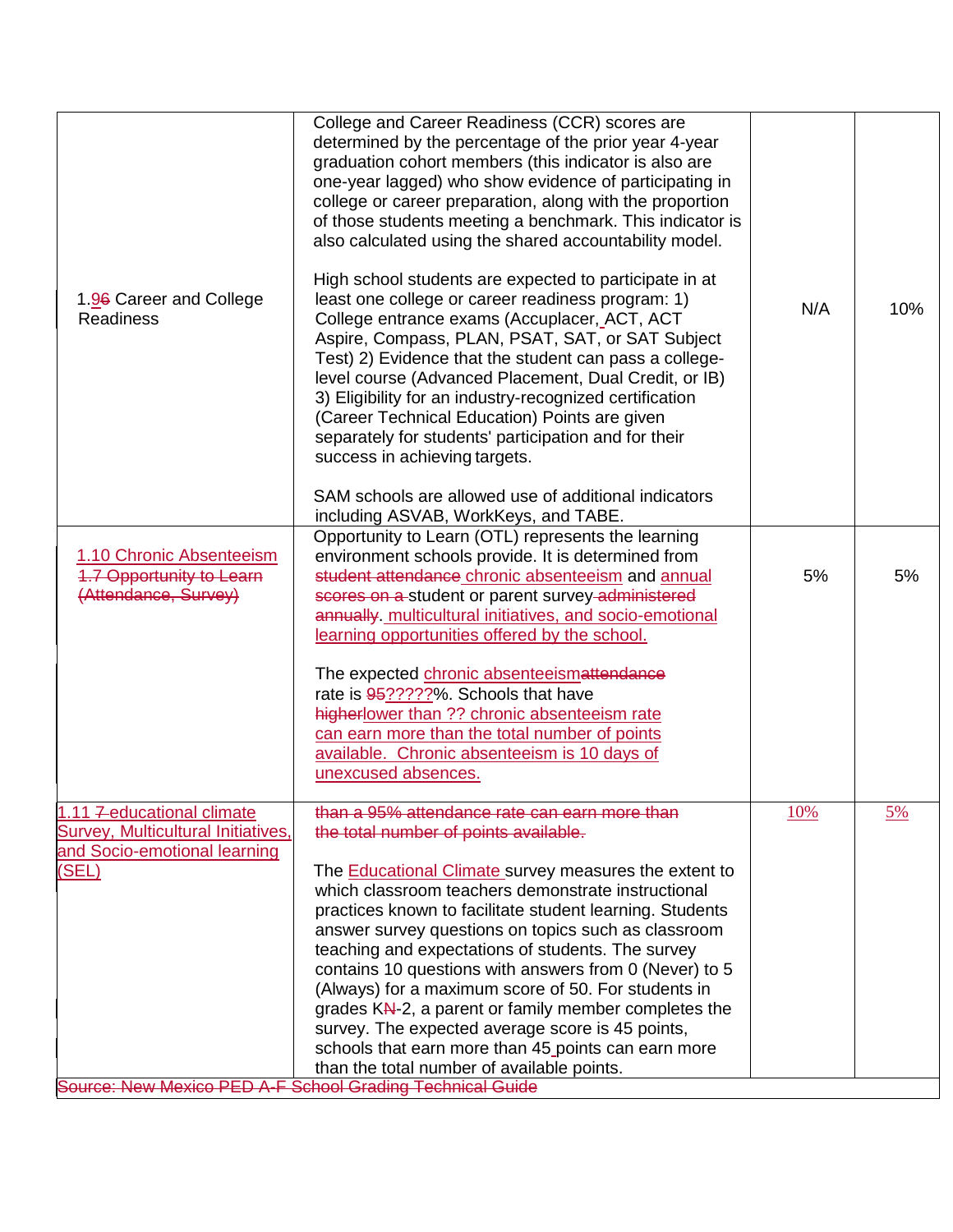| <b>Indicator 2: Subgroup Performance</b><br>Subgroup measures are based on the school's relative performance (statewide<br>percentile rank) compared to all NM public schools serving the same grades. Points<br>assigned for each subgroup are averaged to calculate overall points for measures<br>2.1, 2.2, and 2.3. |                                                                                                                                                                                                                                         |                   | Weight <sup>1</sup> |
|-------------------------------------------------------------------------------------------------------------------------------------------------------------------------------------------------------------------------------------------------------------------------------------------------------------------------|-----------------------------------------------------------------------------------------------------------------------------------------------------------------------------------------------------------------------------------------|-------------------|---------------------|
| <b>Measure</b>                                                                                                                                                                                                                                                                                                          | <b>Description</b>                                                                                                                                                                                                                      | <b>Elem</b>       | High                |
| 2.1 Subgroup Growth of<br>Highestr- Performing<br>Students (Q3)<br>2.2 Subgroup Growth of                                                                                                                                                                                                                               | Schools Students are compared to all schools<br>students statewide serving the same grade levels,<br>based on the A-F Student-Growth results calculated<br>by NM PED for Q3 students.<br>Schools are compared to all students statewide | 10%<br><u>10%</u> | 7.5%<br>7.5%        |
| Middle- Performing<br>Students (Q2)                                                                                                                                                                                                                                                                                     | serving the same grade levels, based on the Growth<br>results calculated by NM PED for Q2 students.                                                                                                                                     |                   |                     |
| 2.32 Subgroup Growth<br>of Lowest- Performing<br>Students (Q1)                                                                                                                                                                                                                                                          | Schools are compared to all schools students<br>statewide serving the same grade levels, based on<br>the A-F Student Growth results calculated by NM<br>PED for Q1 students.                                                            | 10%               | 7.5%                |
| 2.3 Subgroup<br>Proficiency                                                                                                                                                                                                                                                                                             | Schools Students are compared to all schools<br>students statewide serving the same grade levels,<br>based on subgroup proficiency rates for all eligible<br>subgroups.                                                                 | 10%               | 10%                 |

| <b>Indicator 3: School-Specific Goals</b><br>The performance framework allows for the inclusion of additional rigorous,<br>valid and reliable indicators (as determined by the chartering authority)<br>proposed by a charter school to augment external evaluations of its<br>performance. (Section C of 22-8B-9.1(C) NMSA 1978) |                                                                                                                                                                                                                                                                                                                                                                                                                                                                                               |             | Weight <sup>9</sup> |
|-----------------------------------------------------------------------------------------------------------------------------------------------------------------------------------------------------------------------------------------------------------------------------------------------------------------------------------|-----------------------------------------------------------------------------------------------------------------------------------------------------------------------------------------------------------------------------------------------------------------------------------------------------------------------------------------------------------------------------------------------------------------------------------------------------------------------------------------------|-------------|---------------------|
| <b>Measure</b>                                                                                                                                                                                                                                                                                                                    | <b>Description</b>                                                                                                                                                                                                                                                                                                                                                                                                                                                                            | <b>Elem</b> | <b>High</b>         |
| <b>TBD</b> = School<br>identified Mission                                                                                                                                                                                                                                                                                         | Charter schools shallmay propose mission-specific<br>goals that are specific, measurable and rigorous,<br>School-proposed goals are subject to approval by<br>the PEC and are incorporated into charter contracts.                                                                                                                                                                                                                                                                            | 40          | $40^{\circ}$        |
| <b>Specific Goals</b>                                                                                                                                                                                                                                                                                                             | The goals must appear on the NM Spotlight<br>Dashboard to be measurable as a SMART goal                                                                                                                                                                                                                                                                                                                                                                                                       | 35%         | 37.5%               |
|                                                                                                                                                                                                                                                                                                                                   | PEC guidance for setting school goals:<br>1. 4. Use a SMART goal format (Sspecific,<br>Mmeasureable, attainable, rigorousAchievable,<br>Relevant, and T <sub>ti</sub> me-bound)<br>2. Include metrics and measures using the following<br>criteria: "Exceeds standards," "Meets standards,"<br>"Does not meet standards," and "Falls far below<br>standards."<br>3. Set goals that augment external evaluations of<br>school performance and do not duplicate<br>existing framework measures. |             |                     |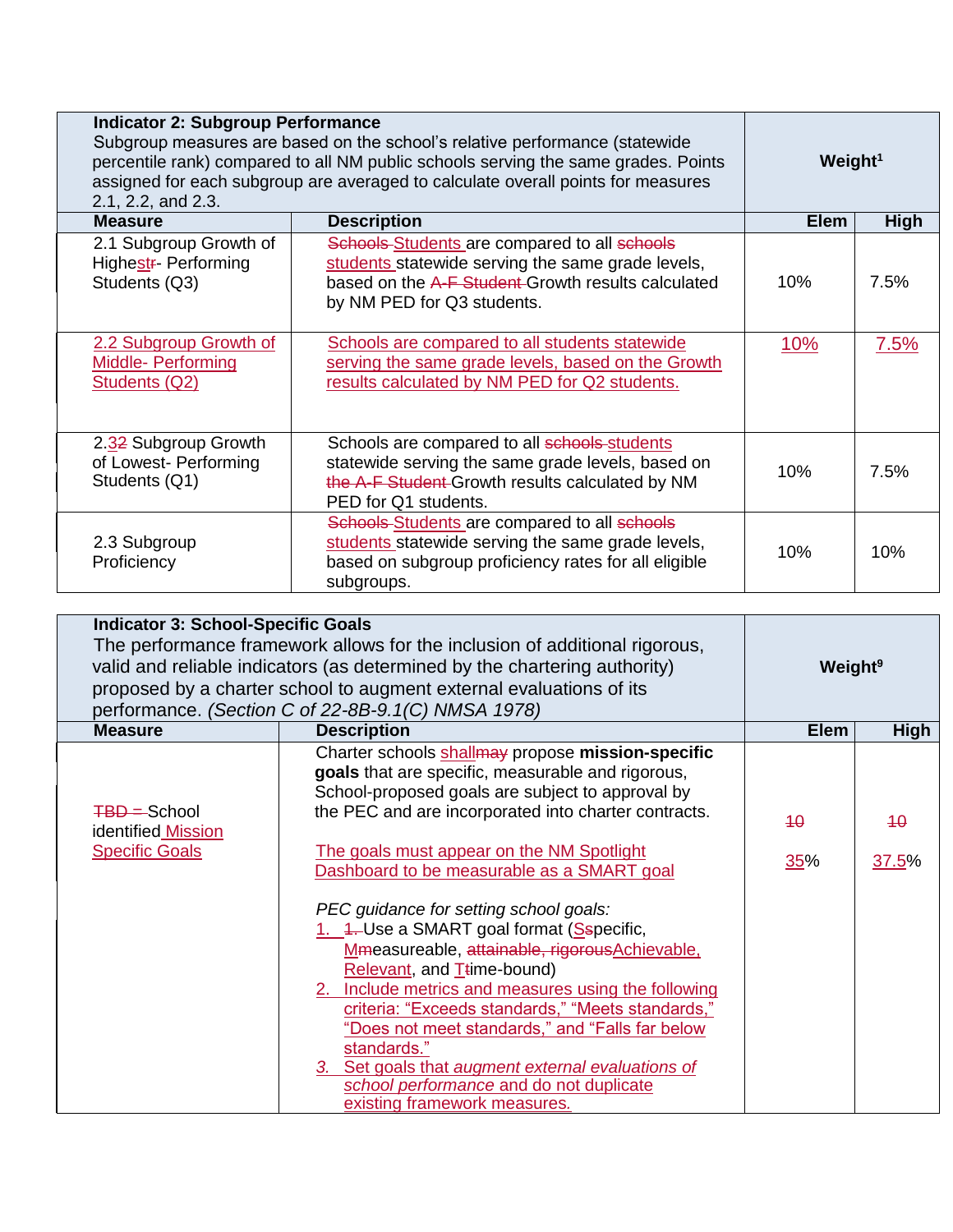| Goals must be able to be documented and<br>4.<br>supported using objective, verifiable evidence<br>of results.<br>Mission specific goals must be distinct from ESSA<br>5.<br>indicators 1 and 2<br>6. If using additional assessments:<br>a. Proficiency and growth targets must<br>be distinct and measured<br>separately.<br>b. Assessments need to be rigorous and<br>reliable. The data will need to be reported<br>on the NM Spotlight Dashboard, in a<br>format useable by PED.<br>c. Additional assessments must be aligned to<br>school mission.<br>7. Reading and math goals are already included within<br>indicators 1 and 2. |  |  |
|------------------------------------------------------------------------------------------------------------------------------------------------------------------------------------------------------------------------------------------------------------------------------------------------------------------------------------------------------------------------------------------------------------------------------------------------------------------------------------------------------------------------------------------------------------------------------------------------------------------------------------------|--|--|
|                                                                                                                                                                                                                                                                                                                                                                                                                                                                                                                                                                                                                                          |  |  |
|                                                                                                                                                                                                                                                                                                                                                                                                                                                                                                                                                                                                                                          |  |  |
|                                                                                                                                                                                                                                                                                                                                                                                                                                                                                                                                                                                                                                          |  |  |
|                                                                                                                                                                                                                                                                                                                                                                                                                                                                                                                                                                                                                                          |  |  |
|                                                                                                                                                                                                                                                                                                                                                                                                                                                                                                                                                                                                                                          |  |  |
|                                                                                                                                                                                                                                                                                                                                                                                                                                                                                                                                                                                                                                          |  |  |
|                                                                                                                                                                                                                                                                                                                                                                                                                                                                                                                                                                                                                                          |  |  |
|                                                                                                                                                                                                                                                                                                                                                                                                                                                                                                                                                                                                                                          |  |  |
|                                                                                                                                                                                                                                                                                                                                                                                                                                                                                                                                                                                                                                          |  |  |
|                                                                                                                                                                                                                                                                                                                                                                                                                                                                                                                                                                                                                                          |  |  |
|                                                                                                                                                                                                                                                                                                                                                                                                                                                                                                                                                                                                                                          |  |  |

<span id="page-5-0"></span> $^9$ A school shall be eligible to have additional weighting allocated to Indicator 3: School-Specific Goals, if the proposed indicator is Reliable (additional 5 points of weight) and Rigorous (additional 5 points of weight).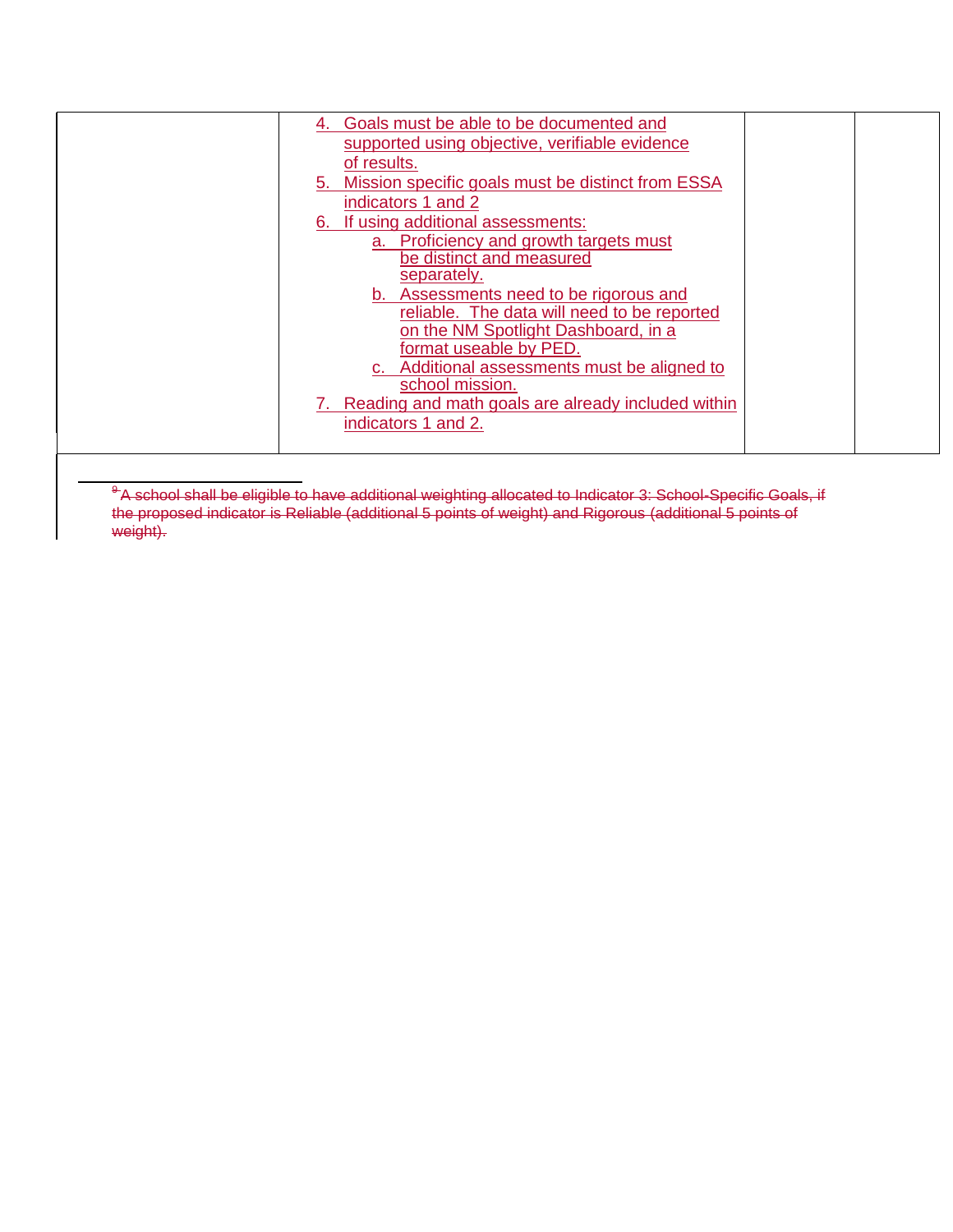| 2. Include metrics and measures using the following            |  |
|----------------------------------------------------------------|--|
| criteria: "Exceeds standards," "Meets standards,"              |  |
| "Does not meet standards," and "Falls far below                |  |
| standards."                                                    |  |
| 3. Set goals that augment external evaluations of              |  |
| school performance and do not duplicate                        |  |
| existing framework measures.                                   |  |
| 4. Goals must be able to be documented and                     |  |
| supported using objective, verifiable evidence                 |  |
| of results.                                                    |  |
| Mission specific goals must be distinct from ESSA              |  |
| indicators 1 and 2                                             |  |
| 5. If using additional assessments:                            |  |
| a. Proficiency and growth targets                              |  |
| must be distinct, and measured                                 |  |
| separately. may not be combined.                               |  |
| b. Only utilize Aassessments need to be                        |  |
| that have been revaluated for rigorous                         |  |
| and reliable. The data will need to be                         |  |
| reported on the and have a reporting                           |  |
| format that can be verified for accuracy;                      |  |
| the appropriate                                                |  |
| e <sup>-</sup> PED bureaus and divisions should be             |  |
| consulted for information on rigor and                         |  |
| accuracy NM Spotlight Dashboard, in a<br>format useable by PED |  |
| d. Additional assessments must be aligned to                   |  |
| school mission.                                                |  |
| e. Do not propose duplicative Rreading and                     |  |
| math goals are already included within                         |  |
| indicators 1 and 2., which are already                         |  |
| assessed using state assesssments and                          |  |
| incorporated into Indicators 1                                 |  |
| $f -$ and 2.                                                   |  |
| Additional Weight for Indicator 3: School-Specific Goals       |  |
| If a school proposes to use an assessment or other measure     |  |
| that is an externally, national- or state-normed metric (e.g.  |  |
| ACT, SAT, ACCESS for ELLs, Spanish IPT), it shall be eligible  |  |
| to have 5 points of weight equally removed from all other      |  |
| indicators and applied to the school specific indicators.      |  |
| If a school proposes ambitious but realistic targets that have |  |
| been established using a valid benchmark (e.g. comparison to   |  |
| national/state average, improvement from school historic       |  |
| performance), it shall be eligible to have 5 points of weight  |  |
| equally removed from all other indicators and applied to the   |  |
| school specific indicators.                                    |  |

**<sup>9</sup>A school shall be eligible to have additional weighting allocated to Indicator 3: School-Specific Goals, if the proposed indicator is Reliable (additional 5 points of weight) and Rigorous (additional 5 points of weight**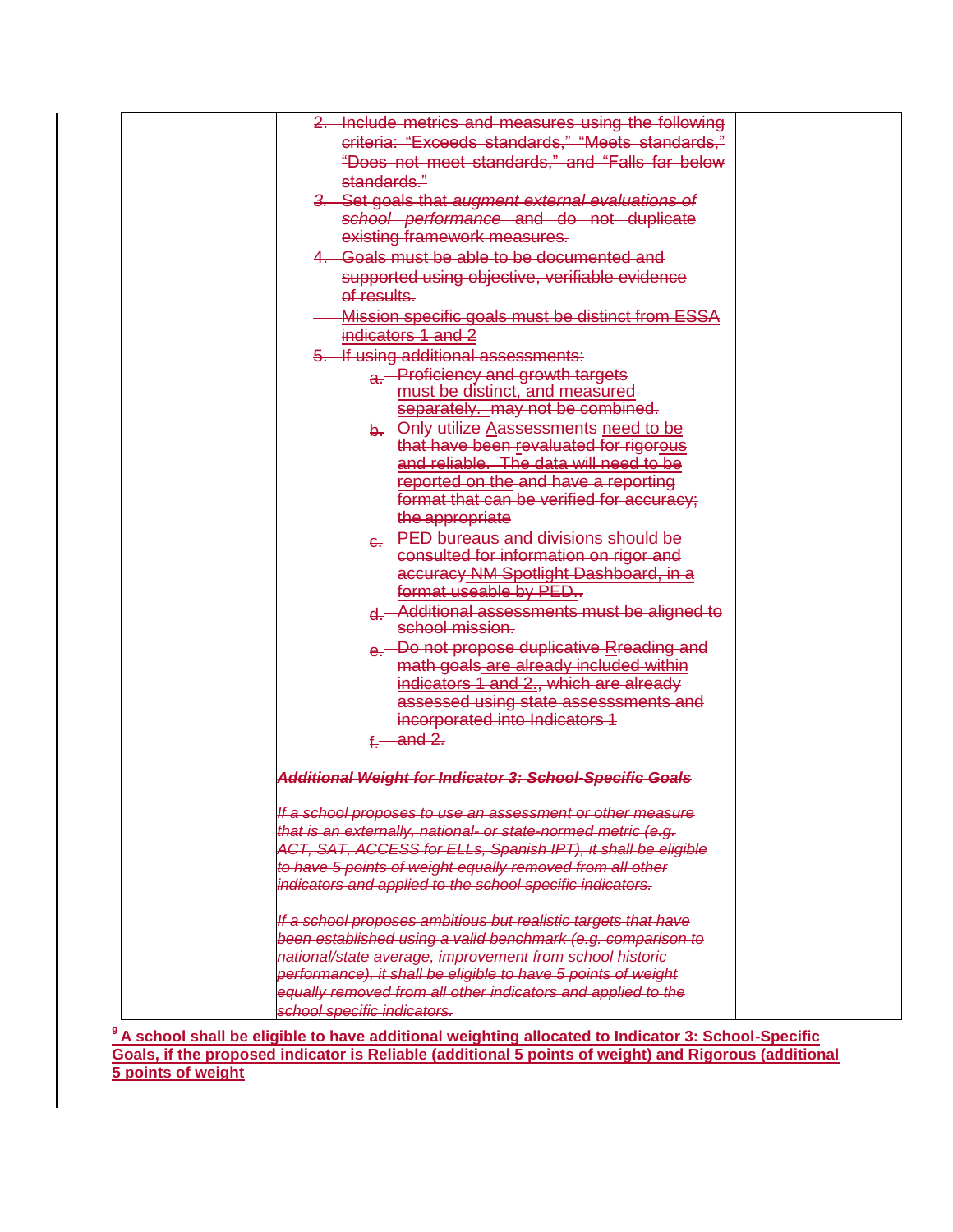## **Summary of Indicator Rating System and Assigned Points**

Schools receive up to 100 points for each academic measure. The average weighted points across the framework are used to assign the overall rating (tier).

| <b>Indicators</b>                                                                                                  | <b>Description</b>                                                                                                                                                                                                                                                                              | <b>Rating Scale</b>                                                                                                                                     | <b>Assigned Points</b>                                                                                                                                                                 | <b>Total</b><br><b>Weight?</b> |              |
|--------------------------------------------------------------------------------------------------------------------|-------------------------------------------------------------------------------------------------------------------------------------------------------------------------------------------------------------------------------------------------------------------------------------------------|---------------------------------------------------------------------------------------------------------------------------------------------------------|----------------------------------------------------------------------------------------------------------------------------------------------------------------------------------------|--------------------------------|--------------|
|                                                                                                                    |                                                                                                                                                                                                                                                                                                 |                                                                                                                                                         |                                                                                                                                                                                        | <b>Elem</b>                    | <b>High</b>  |
| Indicator 1:<br>Components<br>from $NM$ A-F<br><b>School Grading</b><br><b>SystemSpotlight</b><br><b>Dashboard</b> | The PEC considers charter<br>school performance on<br>each of the components of<br>the NM PED A-F grading<br>systemESSA Plan                                                                                                                                                                    | Include $?A - F$ grade<br>for each component<br>of the NM grading<br><b>system</b>                                                                      | Spotlight $A = 100$ -pts<br>-B-Traditional Support = 75 pts<br>$\frac{1}{2}$ -GTargeted Support = 50 pts<br>D-Comprehensive Support = 25 pts<br>$+$ More Rigorous Intervention = 0 pts | 60%<br>35%                     | 65%<br>37.5% |
| Indicator 2:<br>Subgroup<br>Performance                                                                            | Subgroup measures are<br>based on the school's<br>relative performance<br>(statewide percentile rank)<br>compared to all NM public<br>schools serving the same<br>grades. Points assigned for<br>each subgroup are averaged<br>to calculate overall points for<br>measures<br>2.1, 2.2, and 2.3 | <b>State Percentile</b><br>Rank (1-100%)                                                                                                                | Equal to State Percentile Rank (1-<br>$100$ pts)                                                                                                                                       | 30%                            | 25%          |
| Indicator $3^{40}$ :<br>School-Mission<br><b>Specific Goals</b>                                                    | Charter schools may shall<br>propose include mission-<br>specific goals and/or<br>supplemental academic<br>goals-that are Specific.<br>Measurable, Achievable,<br><b>Relevant and Time-</b><br>boundspecific, measurable<br>and rigorous.                                                       | Four rating<br>categories:<br>Exceeds<br>1)<br>standard<br>2)<br>Meets standard<br>3)<br>Does not meet<br>standard<br>4)<br>Falls far below<br>standard | $Exceeds = 100 pts$ Meets = 75<br>pts<br>Does not meet $= 25$ pts Falls far<br>$below = 0 pts$<br>Or by alternative point assignment<br>agreed to by charter school and<br><b>PEC</b>  | 40<br>35%                      | 40<br>37.5%  |

<sup>40</sup>A school shall be eligible to have additional weighting allocated to Indicator 3: School-Specific Goals, if the proposed indicator is Reliable (additional 5 points

of weight) and Rigorous (additional 5 points of weight).